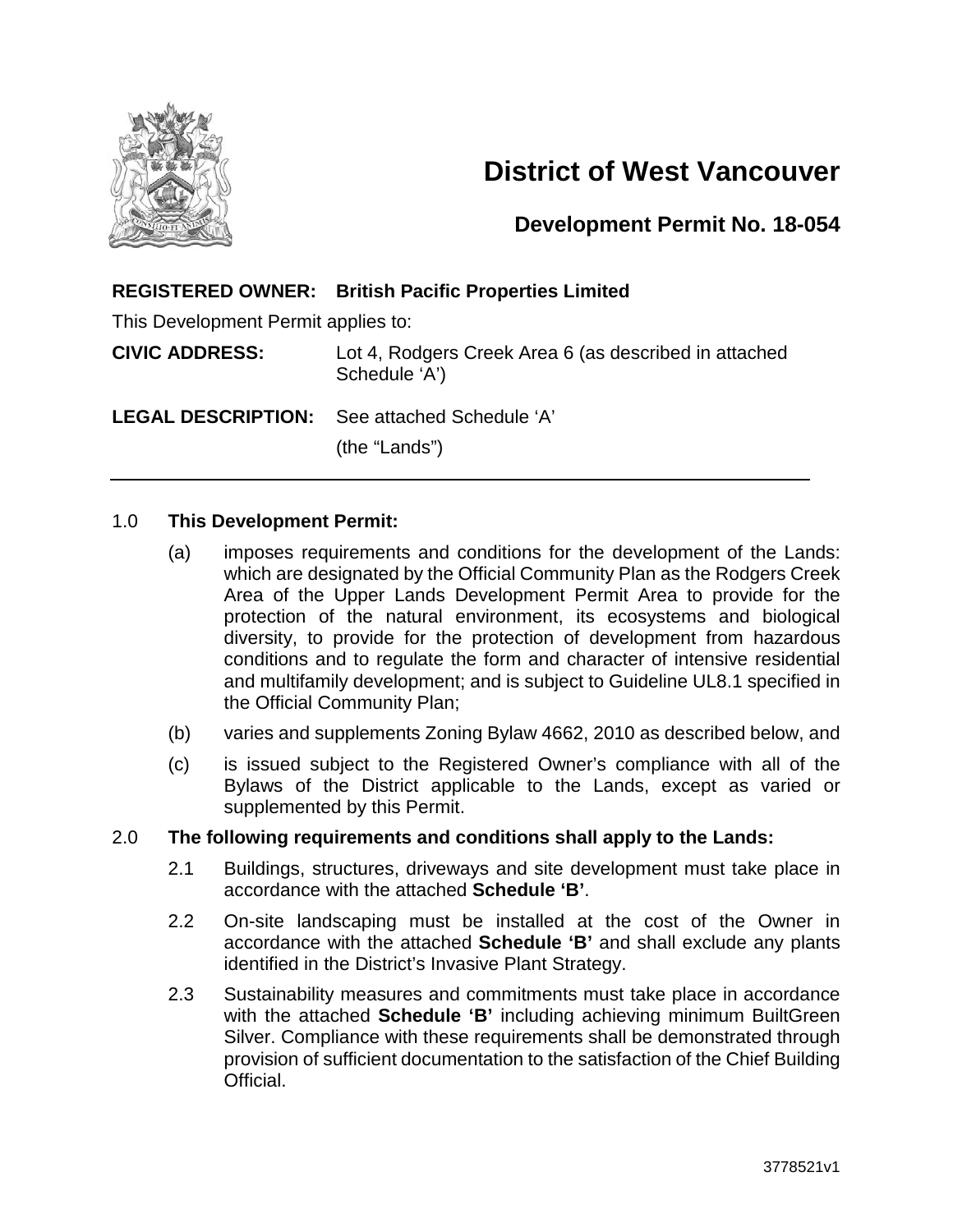- 2.4 Notwithstanding Conditions 2.1, 2.2 and 2.3 above, the Director of Planning and Development Services may determine that minor changes to the proposal still comply with the Development Permit plans where proposed changes do not materially affect the intent of the plans attached to this Development Permit or result in a variance to the Zoning Bylaw.
- 2.5 Zoning Bylaw 4662, 2010, Section 603.08 (Yards) is varied to allow a minimum front yard for buildings of 4.5 metres.
- 2.6 Electrical conduit shall be installed to allow for electric vehicle charging at all parking spaces within the buildings.
- 2.7 All balconies, decks, and patios on the Lands shall at all times remain fully open, uncovered, and unenclosed, except for eaves and as shown in **Schedule 'B'**.
- 2.8 Sprinklers must be installed in all areas of the buildings as required under the Fire Protection and Emergency Response Bylaw No. 4366, 2004.

#### 3.0 **Prior to issuance of Building Permit for any building or structure on the Lands:**

- 3.1 A section 219 Covenant shall be placed on the Lands to require that all balconies, decks, and patios remain fully open, uncovered, and unenclosed, except for eaves and as shown in **Schedule 'B'**.
- 3.2 Engineering civil drawings detailing the storm water management measures that contribute to the proper functioning condition of adjacent watercourses must be submitted to and approved by the District's Manager of Land Development.
- 3.3 The Lands shall be subdivided to create Proposed Lot 4 as shown in **Schedule 'A'**.
- 3.4 For clarity, buildings on the Lands shall comply with Condition 6 of Development Permit No. 16-079.
- 3.5 Security for the due and proper completion of the on-site landscaping set forth in Section 2.0 of this Development Permit must be provided (the "Landscaping Deposit") in the amount of \$190,000 to the District in the form of cash or an unconditional, irrevocable auto-renewing letter of credit issued by a Canadian chartered bank or credit union and:
	- (a) a minimum 20% of the initial value of the Landscaping Deposit shall be retained by the District for one year after installation of the landscaping, as a warranty deposit to ensure successful installation of the landscaping; and
	- (b) the initial value of the Landscaping Deposit may only be reduced to the warranty level and the warranty shall only be released when the registered member of the BCSLA for the project provides a field report to the District confirming successful installation of the on-site landscaping in accordance with **Schedule 'B'** to this Development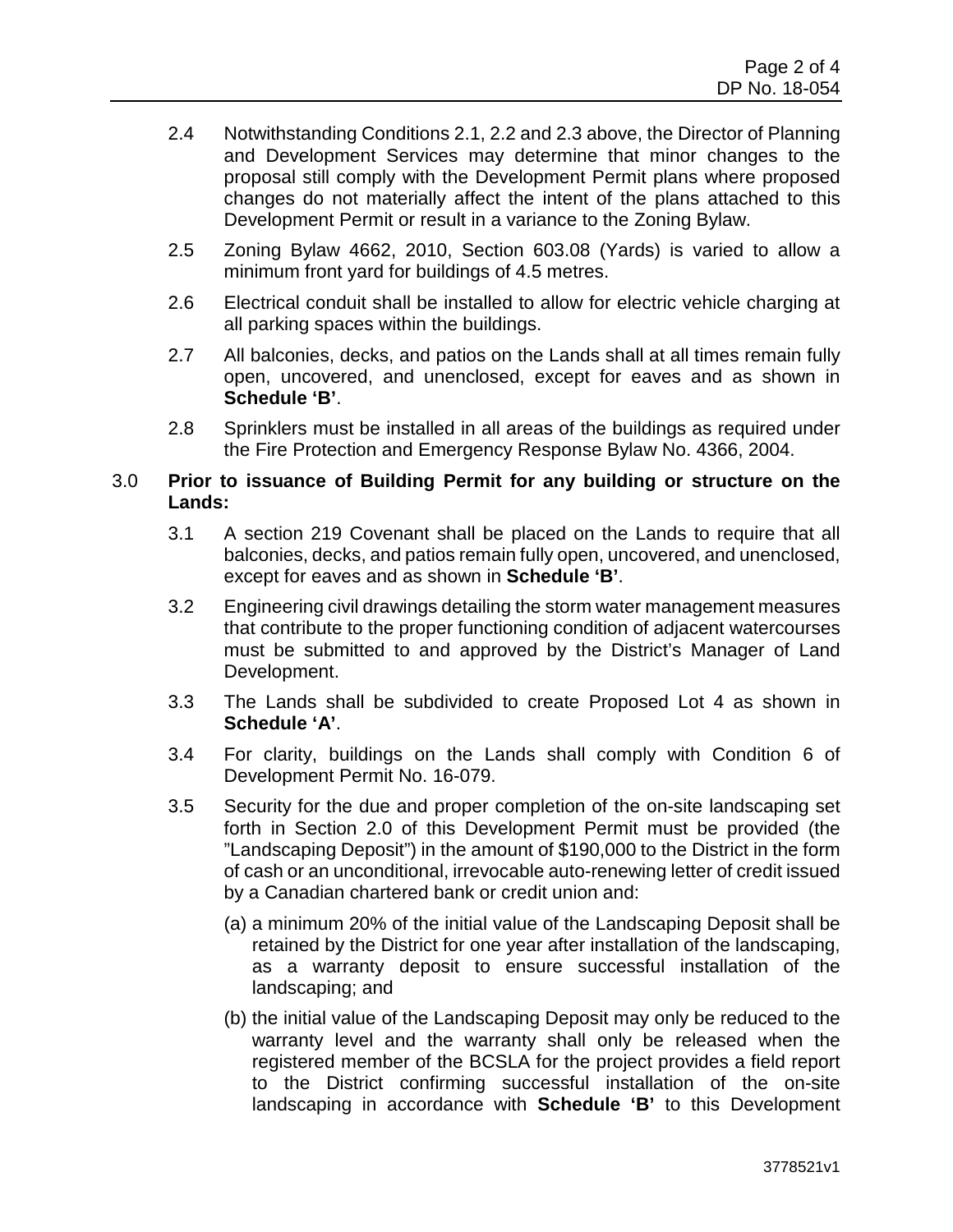Permit.

4.0 This Development Permit lapses if the work authorized herein is not commenced within 24 months of the date this permit is issued.

In the event the Owner is delayed or interrupted or prevented from commencing or continuing the development by reason of any Act of God, labour unrest (including strike and lockouts), weather conditions or any similar cause reasonably beyond the control of the Owner, the time for the completion of the work shall be extended for a period equal to the duration of the contingency that occasioned the delay, interruption or prevention, provided that the commercial or financial circumstances of the Owner shall not be viewed as a cause beyond the control of the Owner.

#### **THE COUNCIL OF WEST VANCOUVER APPROVED THIS PERMIT BY RESOLUTION PASSED ON SEPTEMBER 10, 2018.**

MAYOR

MUNICIPAL CLERK

\_\_\_\_\_\_\_\_\_\_\_\_\_\_\_\_\_\_\_\_\_\_\_\_\_\_\_\_\_\_\_\_\_

\_\_\_\_\_\_\_\_\_\_\_\_\_\_\_\_\_\_\_\_\_\_\_\_\_\_\_\_\_\_\_\_\_

THE REQUIREMENTS AND CONDITIONS UPON WHICH THIS PERMIT IS ISSUED ARE ACKNOWLEDGED AND AGREED TO. IT IS UNDERSTOOD THAT OTHER PERMITS / APPROVALS MAY BE REQUIRED INCLUDING PERMITS / APPROVALS FOR BUILDING CONSTRUCTION, SOIL AND ROCK REMOVAL OR DEPOSIT, BOULEVARD WORKS, AND SUBDIVISION.

| Owner: Signature | Owner: Print Name above | Date |
|------------------|-------------------------|------|
|                  |                         |      |
| Owner: Signature | Owner: Print Name above | Date |

#### **FOR THE PURPOSES OF SECTION 4.0, THIS PERMIT IS ISSUED ON SEPTEMBER 10, 2018.**

Schedules:

A – Legal Description of Subject Lands

B - Architectural and Landscape Drawing booklet